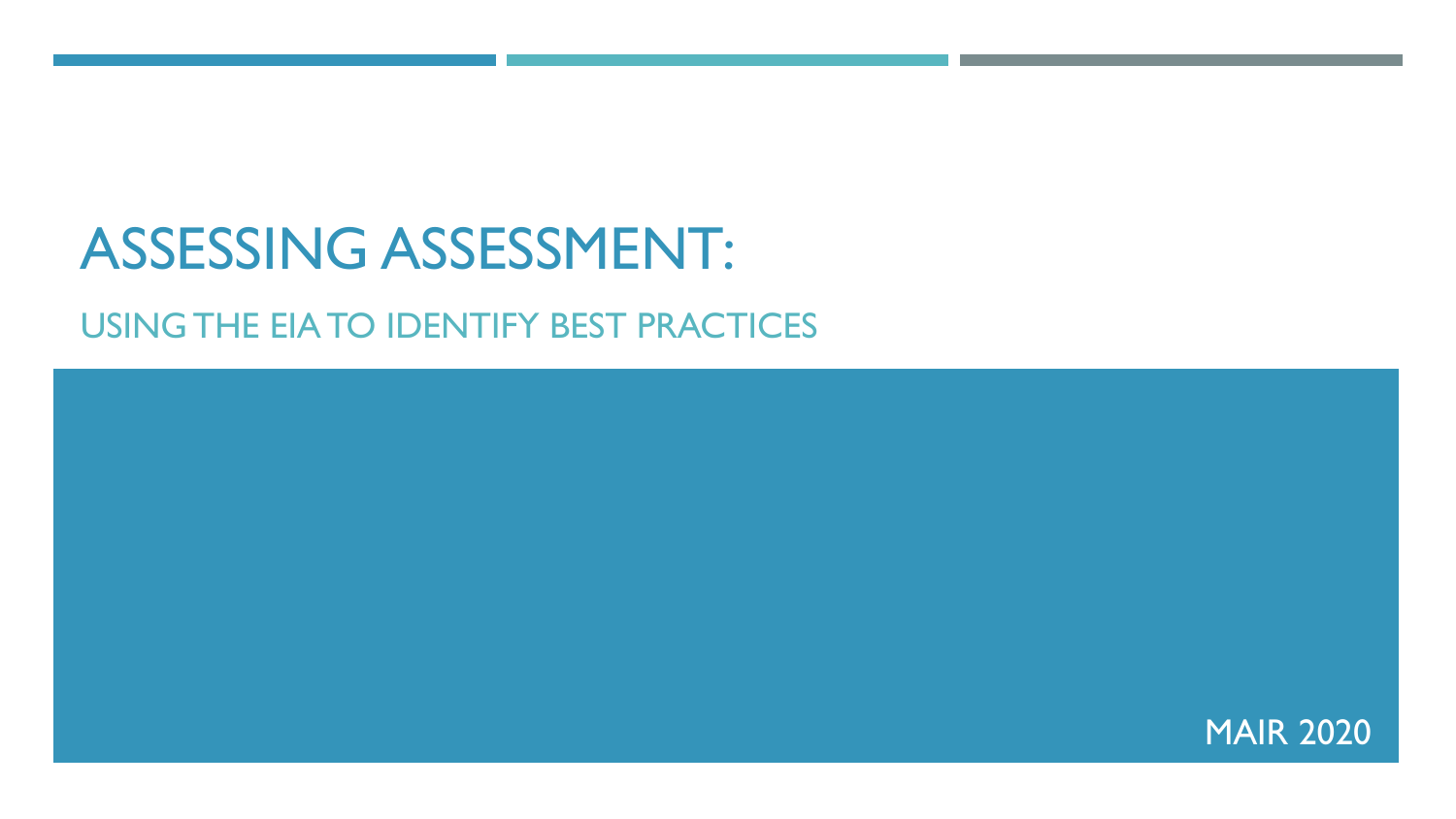## INTRODUCTION



- Ed Dechert
- **Tracey N. Baham**
- Kayla Pineda



National Institute of Learning Outcomes Assessment Excellence in Assessment 2018 Designee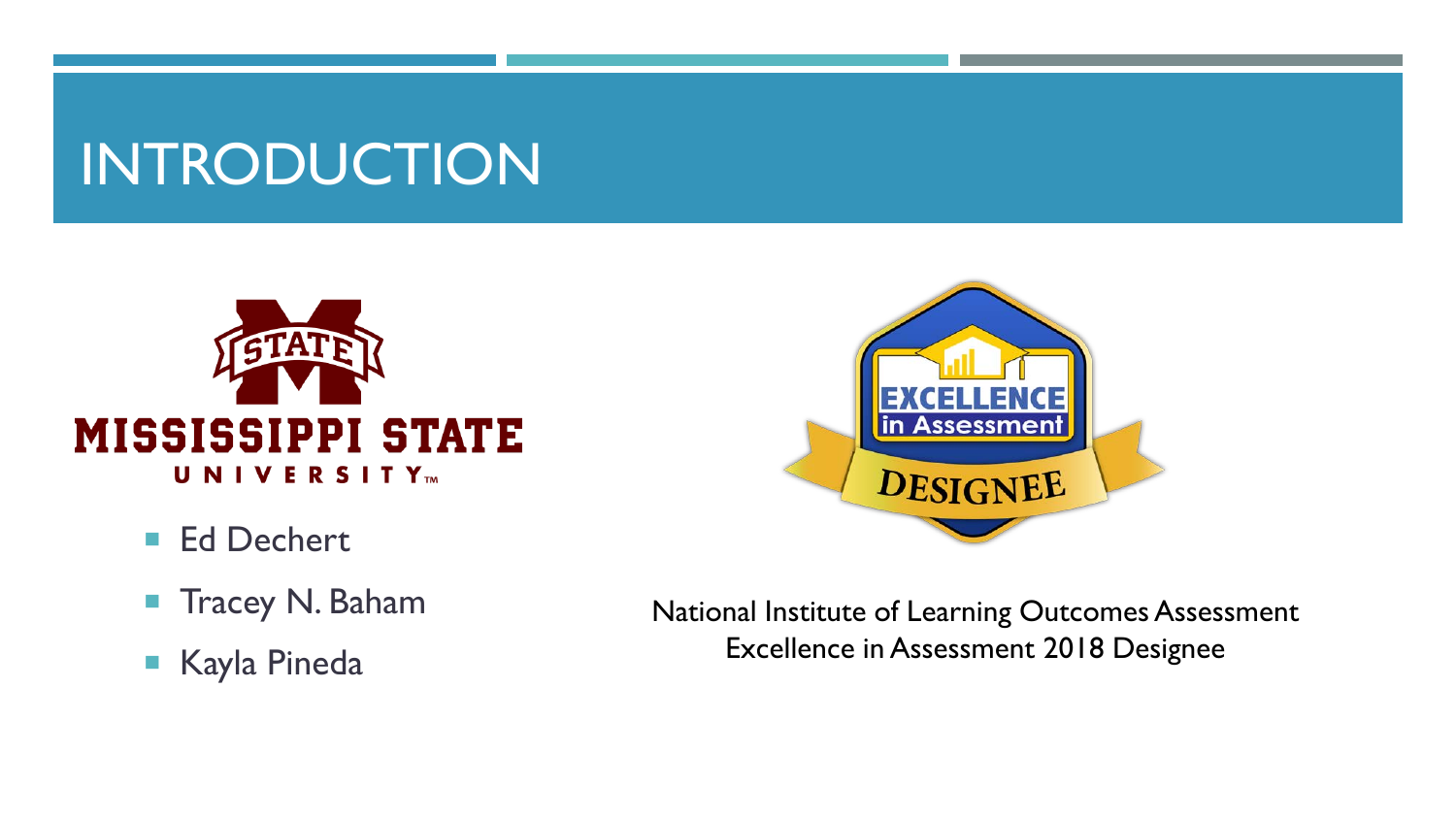## SESSION **OVERVIEW**

- Review NILOA's Transparency Framework
- Introduce the Excellence in Assessment (EIA) designation and its associated rubric
- Present Mississippi State University's experiences with the EIA process
- Guide audience through a self-assessment
- Address the most challenging rubric domains: Campus-level Evidence of Student Learning and Use of Campus-level Evidence of Student Learning
- Discuss strategies for addressing challenges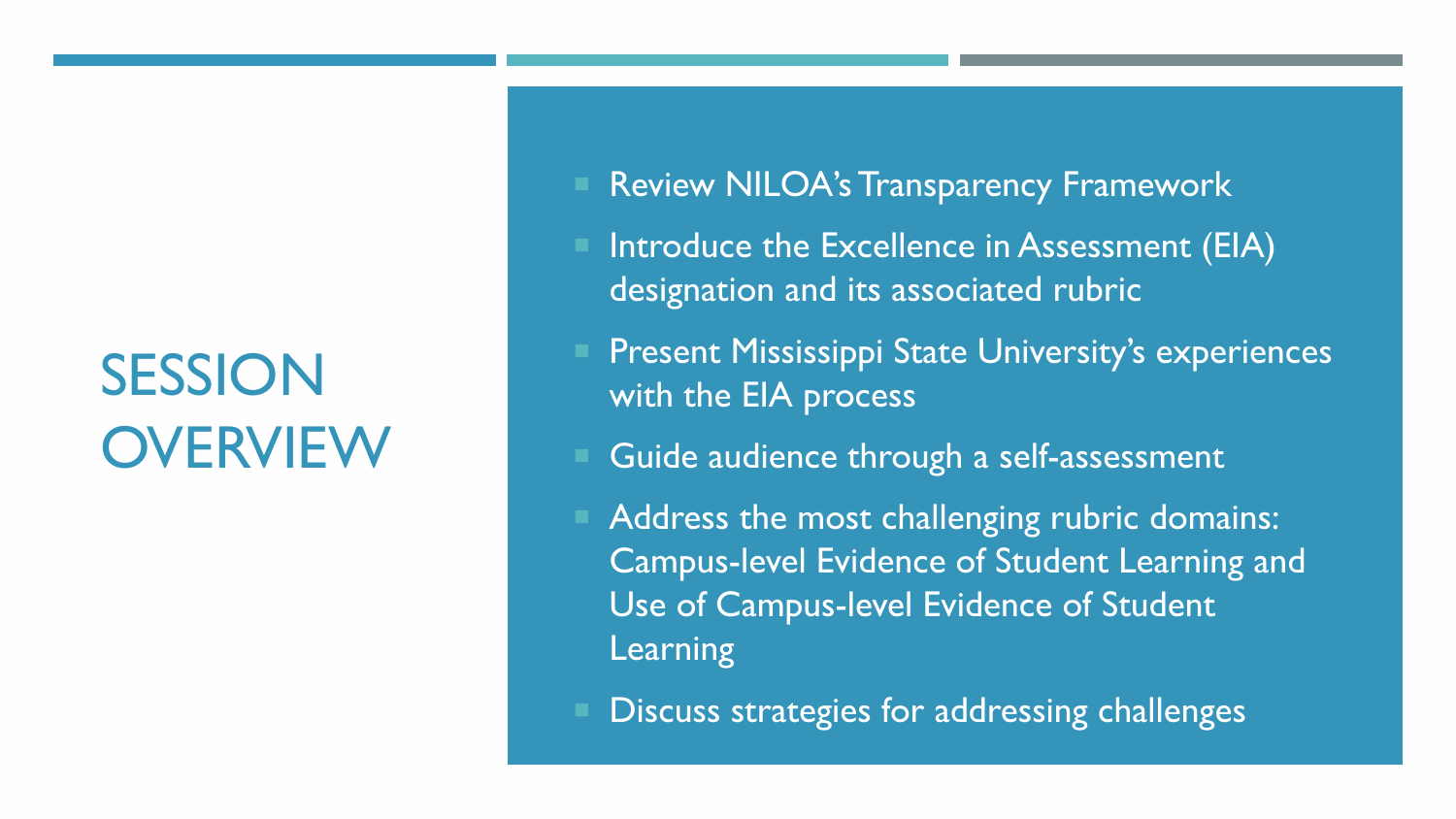

## NILOA **TRANSPARENCY** FRAMEWORK

#### <http://www.learningoutcomeassessment.org/TFcomponents.htm>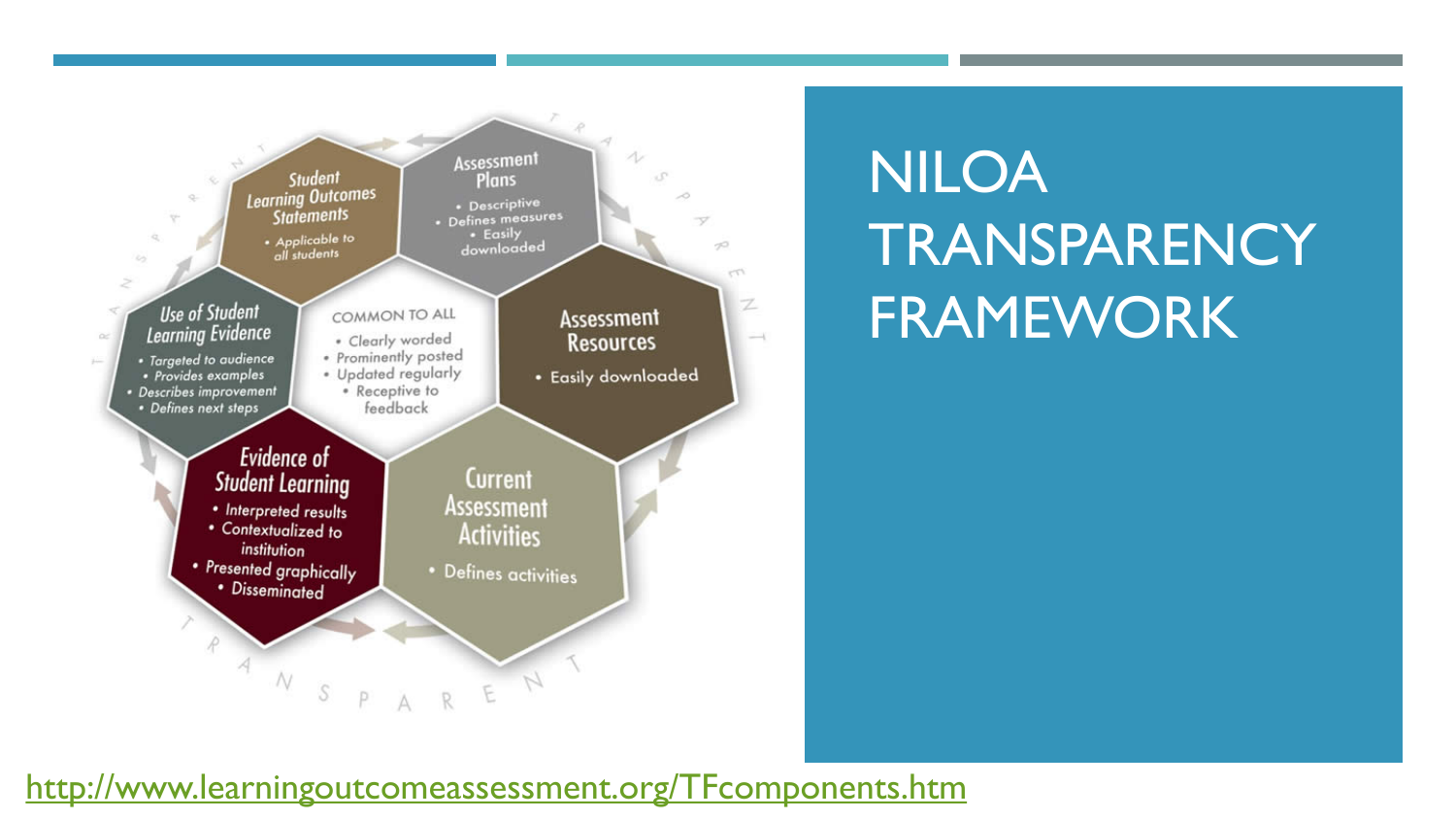## EXCELLENCE IN ASSESSMENT DESIGNATION

- National recognition program for campus assessment leaders
- **Evaluation based on the National** Institute for Learning Outcomes Assessment (NILOA) Transparency Framework
- **Focus on campus-wide assessment** – including student affairs & external stakeholders
- **Joint project of the VSA, NILOA,** and the Association of American Colleges & Universities (AAC&U)

[http://www.learningoutcomesassessment.org/](http://www.learningoutcomesassessment.org/eiadesignation.html) eiadesignation.html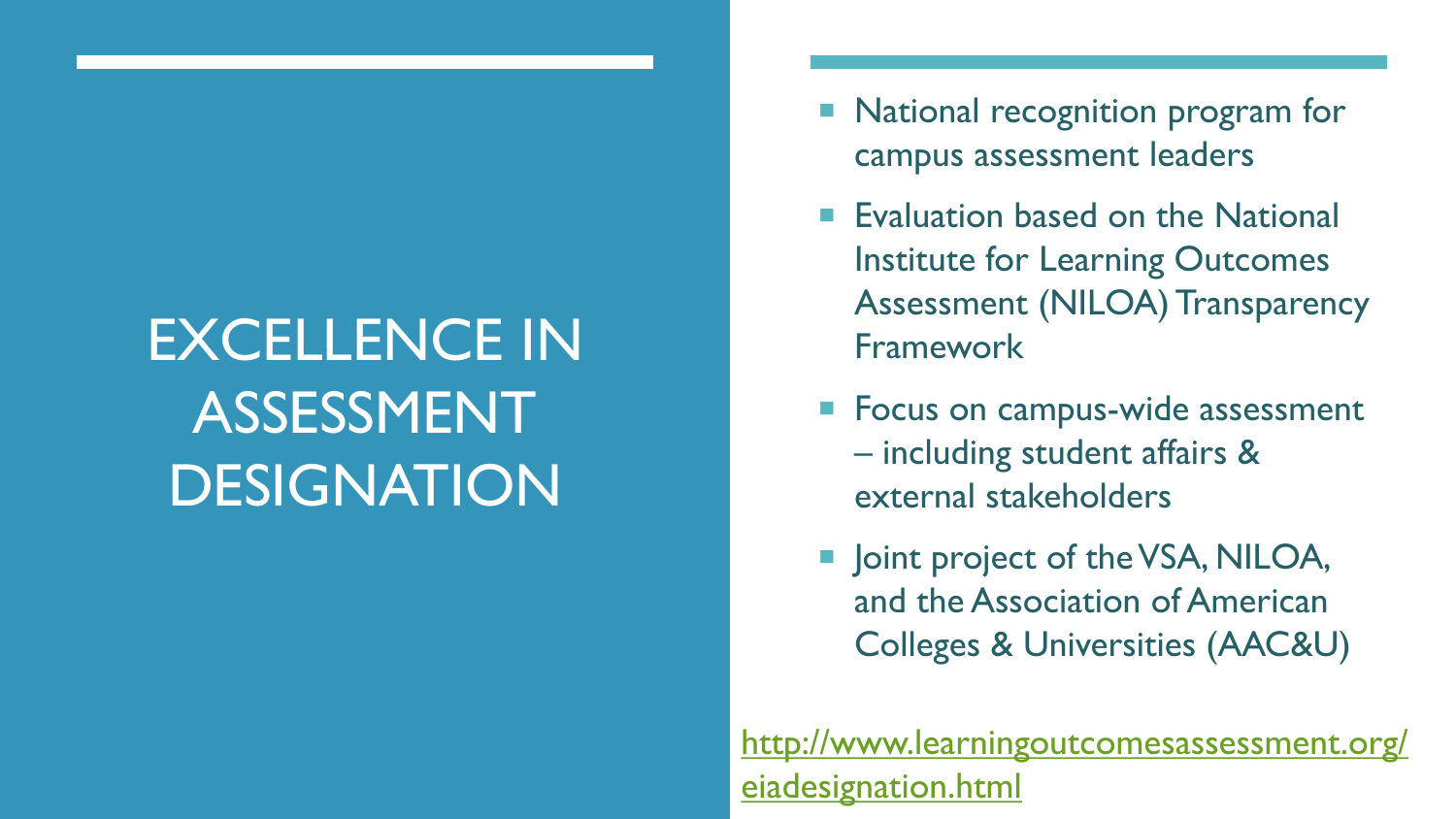#### EIA APPLICATION EVALUATION DOMAINS: CAMPUS-LEVEL



People engaged in assessment activities



Student learning outcomes statements



Assessment plans



Assessment resources



Current assessment activities



Evidence of student learning



Use of evidence of student learning



Growth and improvement plans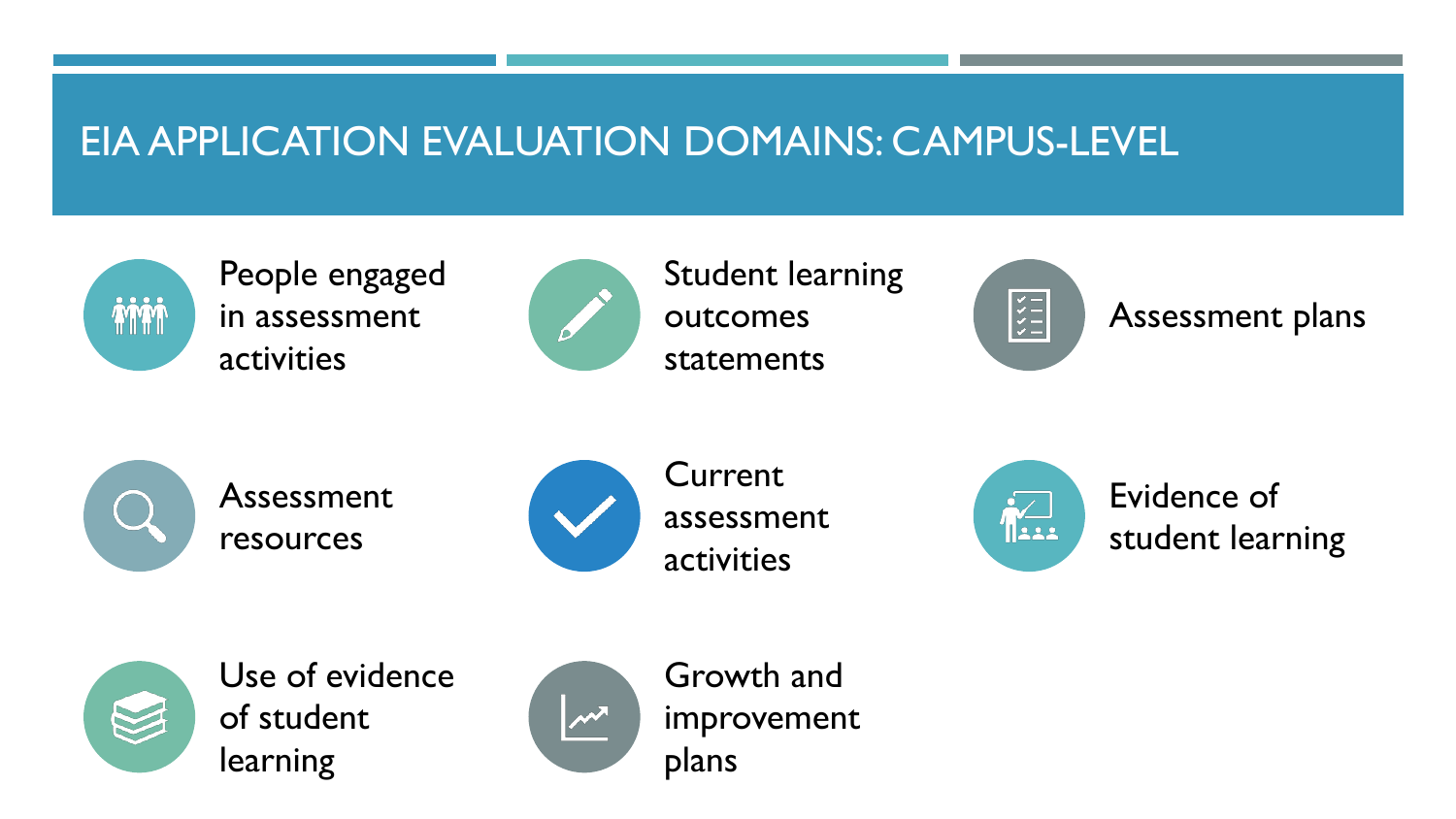#### MISSISSIPPI STATE'S EXPERIENCE

- **Already had several elements in place: people, instruments, results**
- Developed our university learning outcomes through an extensive content analysis of 230 programmatic assessment plans from academic programs, to academic support units, to student affairs programs.
	- **Followed a content analysis protocol to review 789 learning outcomes**
	- **Loosely grouped the outcomes into broad categories and cross referenced with** the Degree Qualifications Profile (DQP) and the Council for Advanced Standards (CAS)
- **The university community received our outcomes favorably**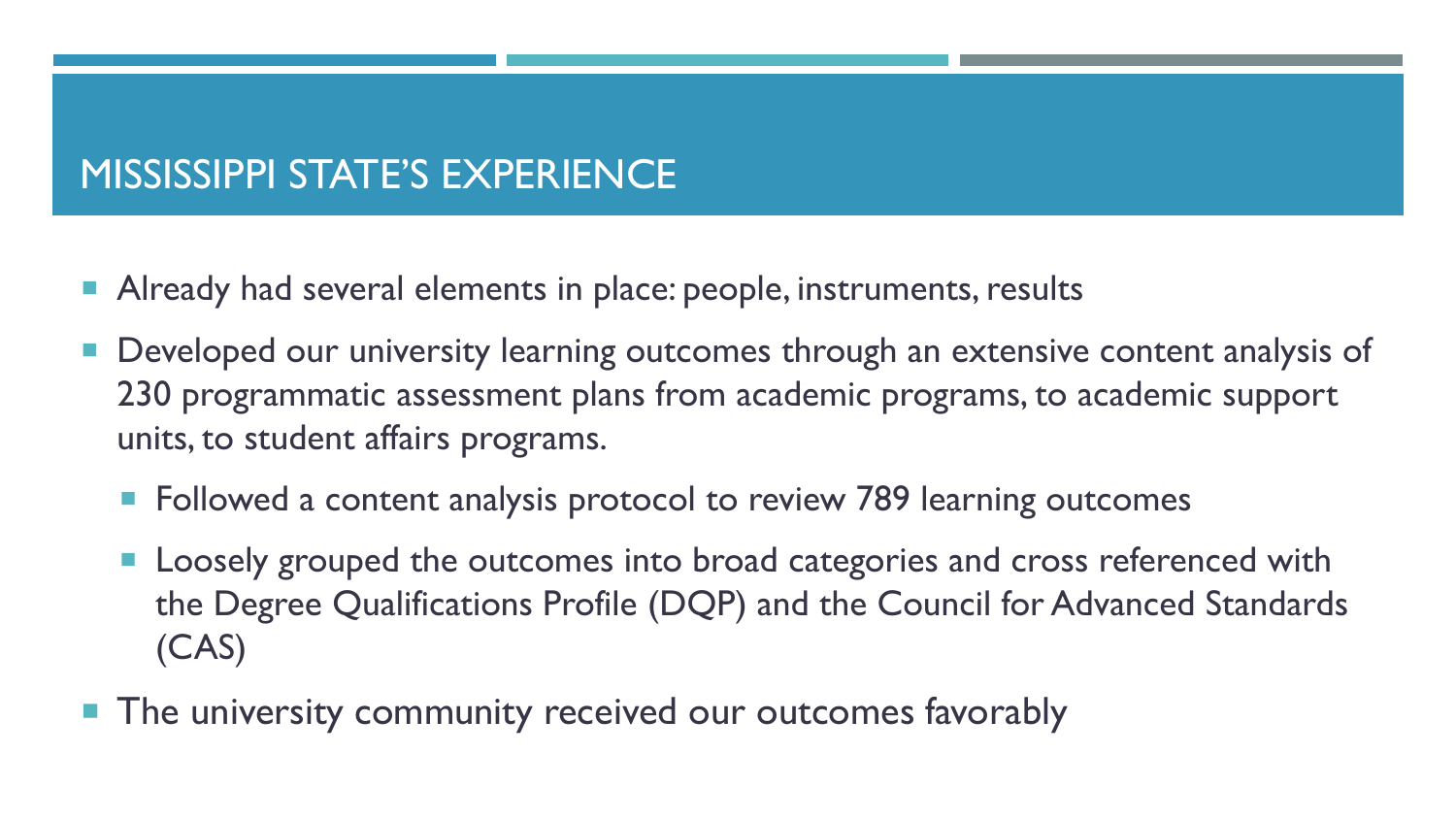#### MISSISSIPPI STATE'S EXPERIENCE

- **First attempt overemphasized annual assessment process, the Quality** Enhancement Plan, and the General Education process.
- Aha moment: Leverage the university's committee system
- Changed our processes for sharing data and making results meaningful to the rest of the community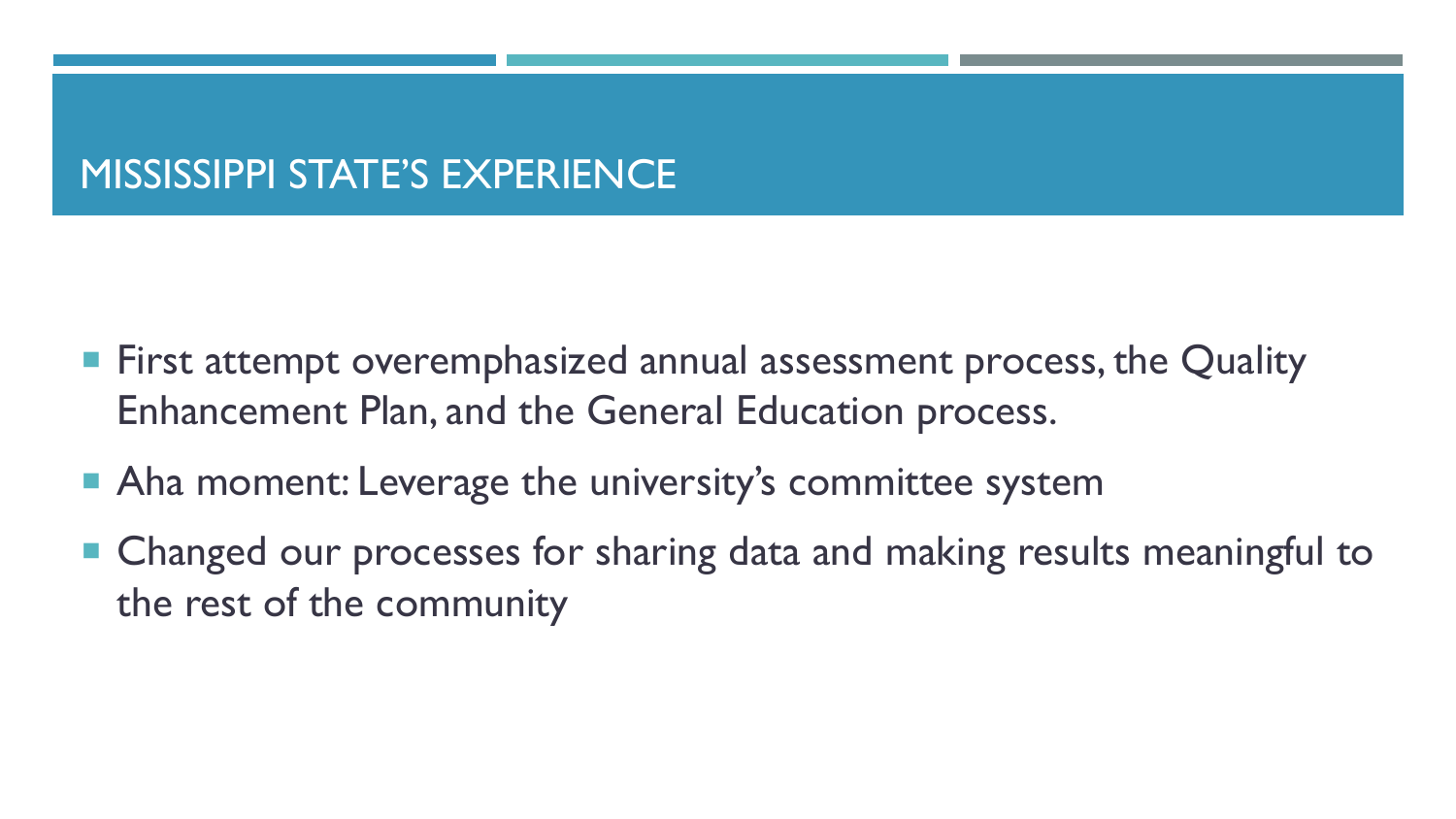| <b>Dimension</b>                                                                                                    | <b>Readiness to meet</b> | <b>Dimension</b>                                                                            | <b>Readiness to meet</b> |
|---------------------------------------------------------------------------------------------------------------------|--------------------------|---------------------------------------------------------------------------------------------|--------------------------|
|                                                                                                                     | the Criterion            |                                                                                             | the Criterion            |
| <b>Student Learning Outcomes Statements</b>                                                                         |                          | <b>Campus-level Assessment Activities</b>                                                   |                          |
| Student learning outcomes statements are clearly stated                                                             |                          | Campus-level assessment information shared with internal and                                |                          |
|                                                                                                                     |                          | lexternal stakeholders                                                                      |                          |
| Student learning outcomes statements are integrated                                                                 |                          | Presentation format and accessibility of campus assessment                                  |                          |
|                                                                                                                     |                          | linformation                                                                                |                          |
| Student learning outcomes statements are prominently                                                                |                          | Participation in and sharing of information regarding campus-level                          |                          |
| posted and available to students                                                                                    |                          | assessment activities                                                                       |                          |
| <b>Campus-level Assessment Plan</b>                                                                                 |                          | <b>Campus-level Evidence of Student Learning</b>                                            |                          |
| Comprehensive institutional-level assessment plan                                                                   |                          | Engagement in monitoring and compiling campus-level assessment                              |                          |
|                                                                                                                     |                          | results and analysis                                                                        |                          |
| Alignment between institution-level assessment plan and                                                             |                          | Distribution and sharing of campus-level results of student                                 |                          |
| program-level assessment plans                                                                                      |                          | lassessment                                                                                 |                          |
| Stakeholder involvement in the development and review of                                                            |                          | Integration of campus-level results with measures used at other                             |                          |
| assessment plans                                                                                                    |                          | levels to create complete picture of student learning                                       |                          |
| <b>Campus-level Assessment Resources</b>                                                                            |                          | Use of Campus-level Evidence of Student Learning                                            |                          |
| Centralized assessment resources availability and use                                                               |                          | Integration of campus-level results with measures used at other                             |                          |
|                                                                                                                     |                          | levels to guide campus decision-making                                                      |                          |
|                                                                                                                     |                          |                                                                                             |                          |
| Faculty and staff development activities to promote campus-<br>level assessment best practices availability and use |                          | Evidence of use of assessment results from all levels of campus<br>provided to stakeholders |                          |
|                                                                                                                     |                          |                                                                                             |                          |
| Campus policies and procedures recognizing and providing                                                            |                          | Communication of changes made as a result of assessment evidence                            |                          |
| support for faculty and staff assessment activities                                                                 |                          | from all levels of campus                                                                   |                          |
|                                                                                                                     |                          |                                                                                             |                          |
| Green = available or no outside input necessary                                                                     |                          | Communication of outcomes from changes made as a result of                                  |                          |
|                                                                                                                     |                          | assessment evidence from all levels of campus                                               |                          |
| Light Gold = moderately difficult, as a process or collaborative                                                    |                          |                                                                                             |                          |
| efforts are needed                                                                                                  |                          |                                                                                             |                          |
| Dark Gold = difficult, as a process or collaborative efforts are                                                    |                          |                                                                                             |                          |
| needed                                                                                                              |                          |                                                                                             |                          |

**NILOA Framework Readiness 2016**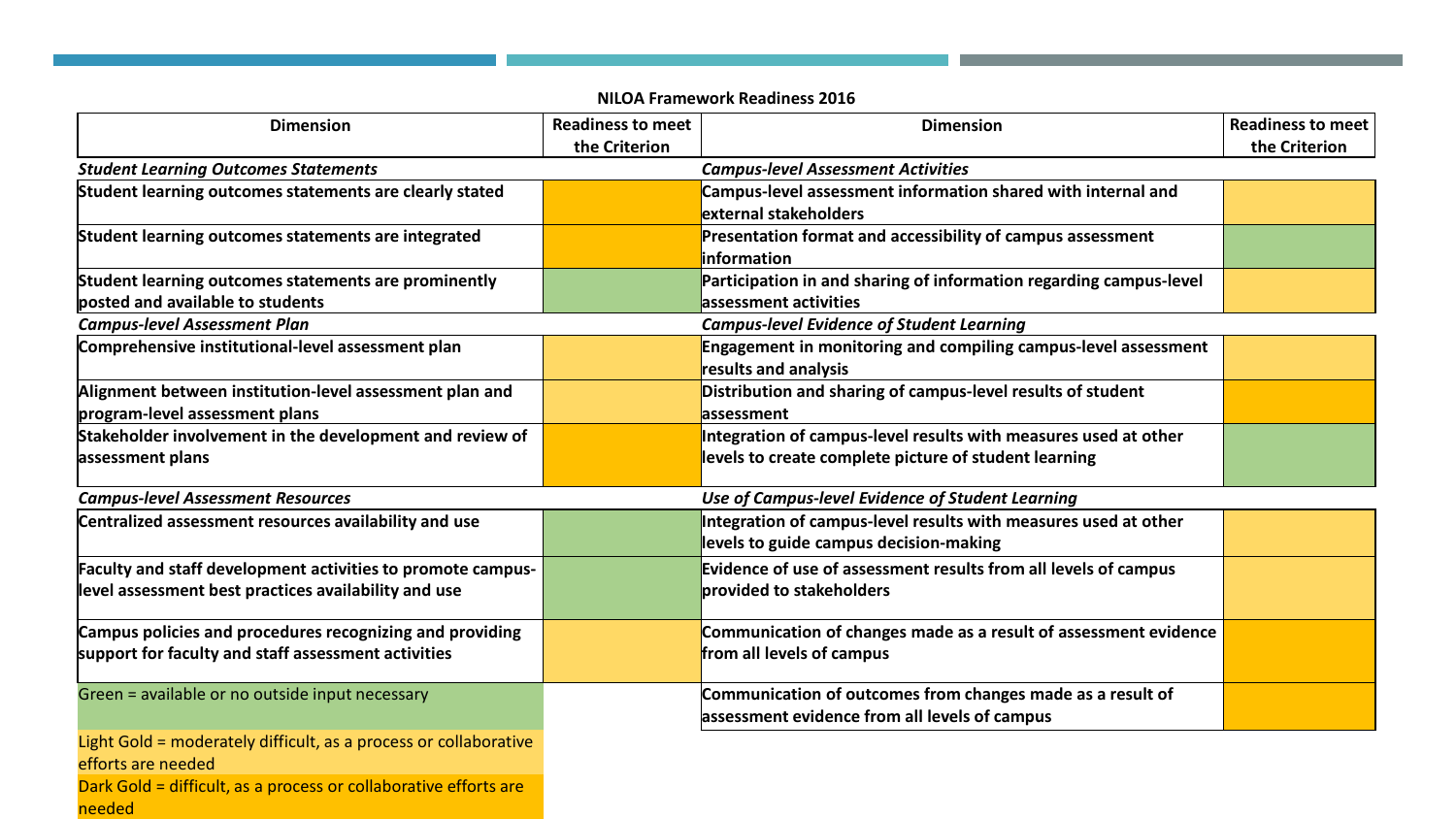## PARTICIPANTS' SELF-ASSESSMENT PROCESS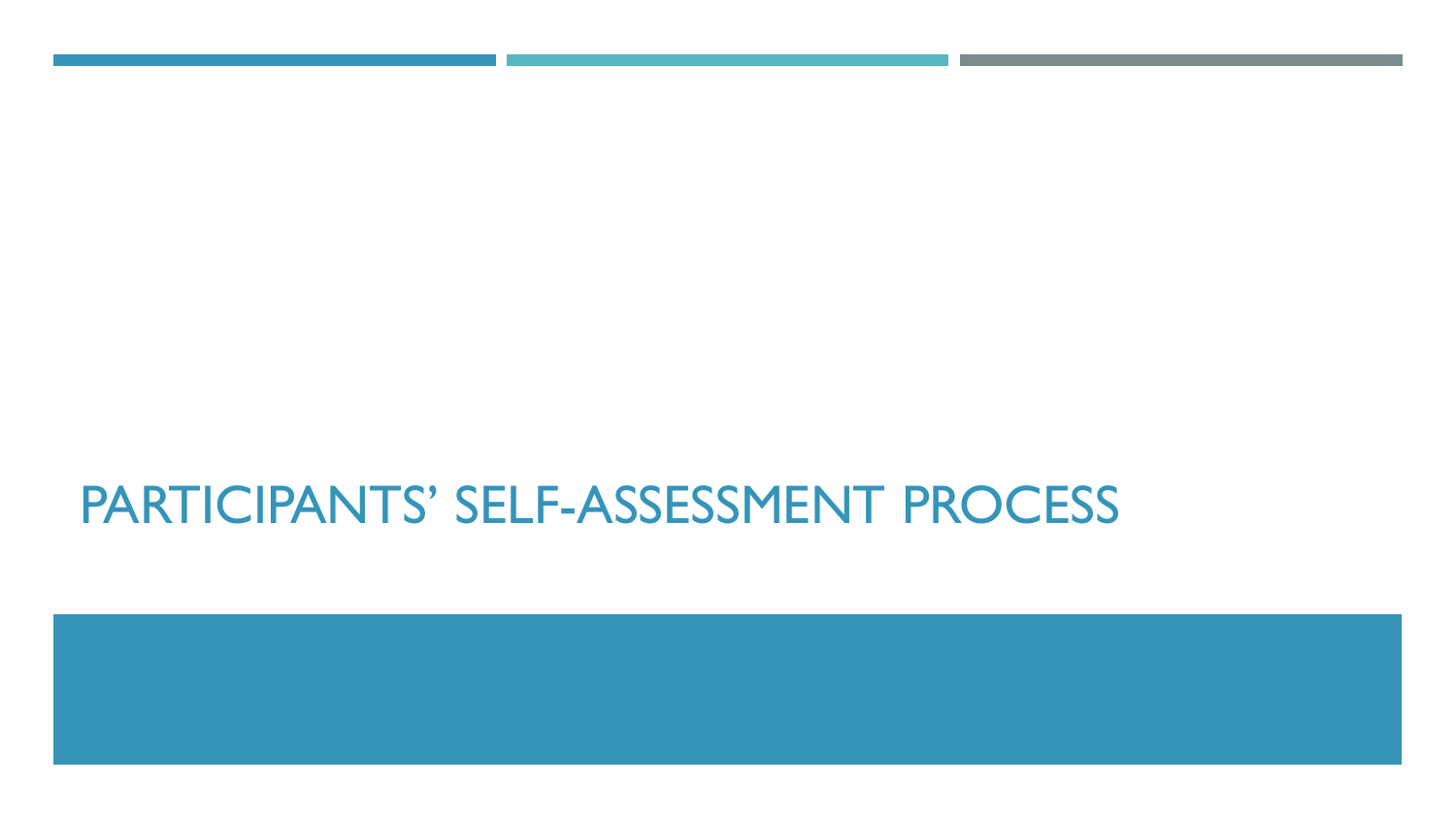# WHICH DOMAIN IS YOUR STRONGEST?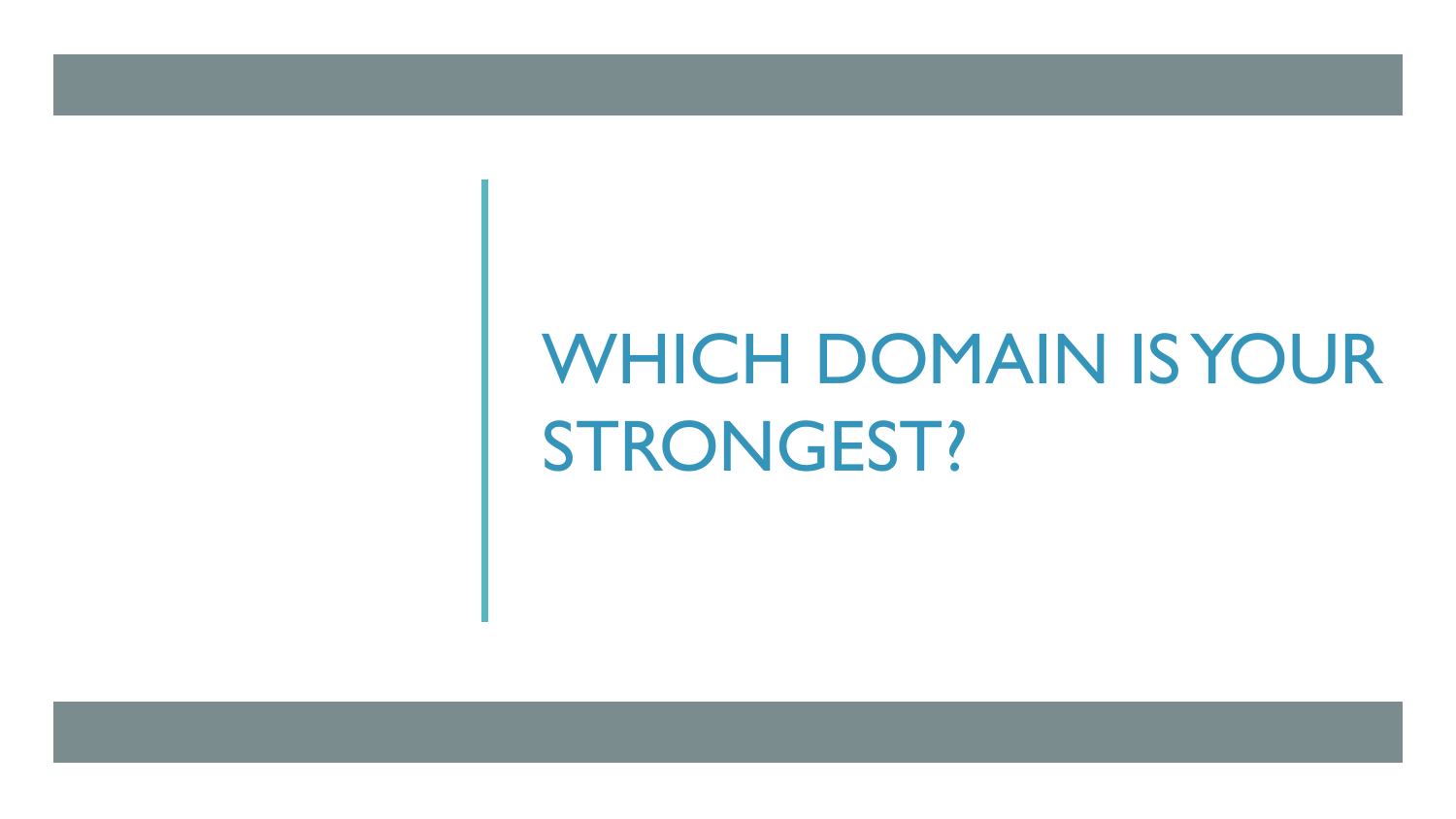# WHICH DOMAIN IS YOUR MOST CHALLENGING?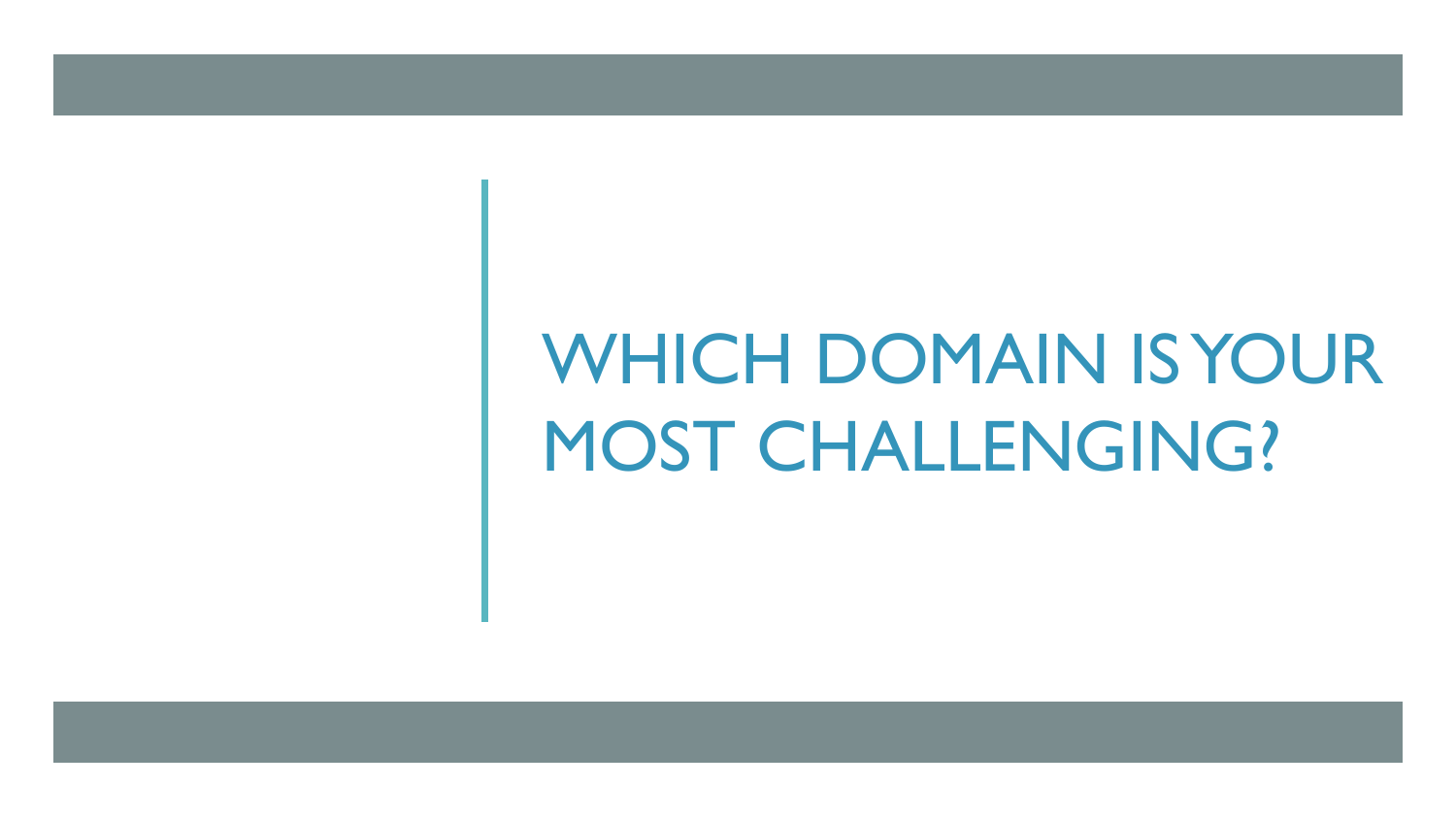**MOST** CHALLENGING DOMAINS OF EIA APPLICANTS

Campus-level Evidence of Student Learning

Use of Campus-level Evidence of Student Learning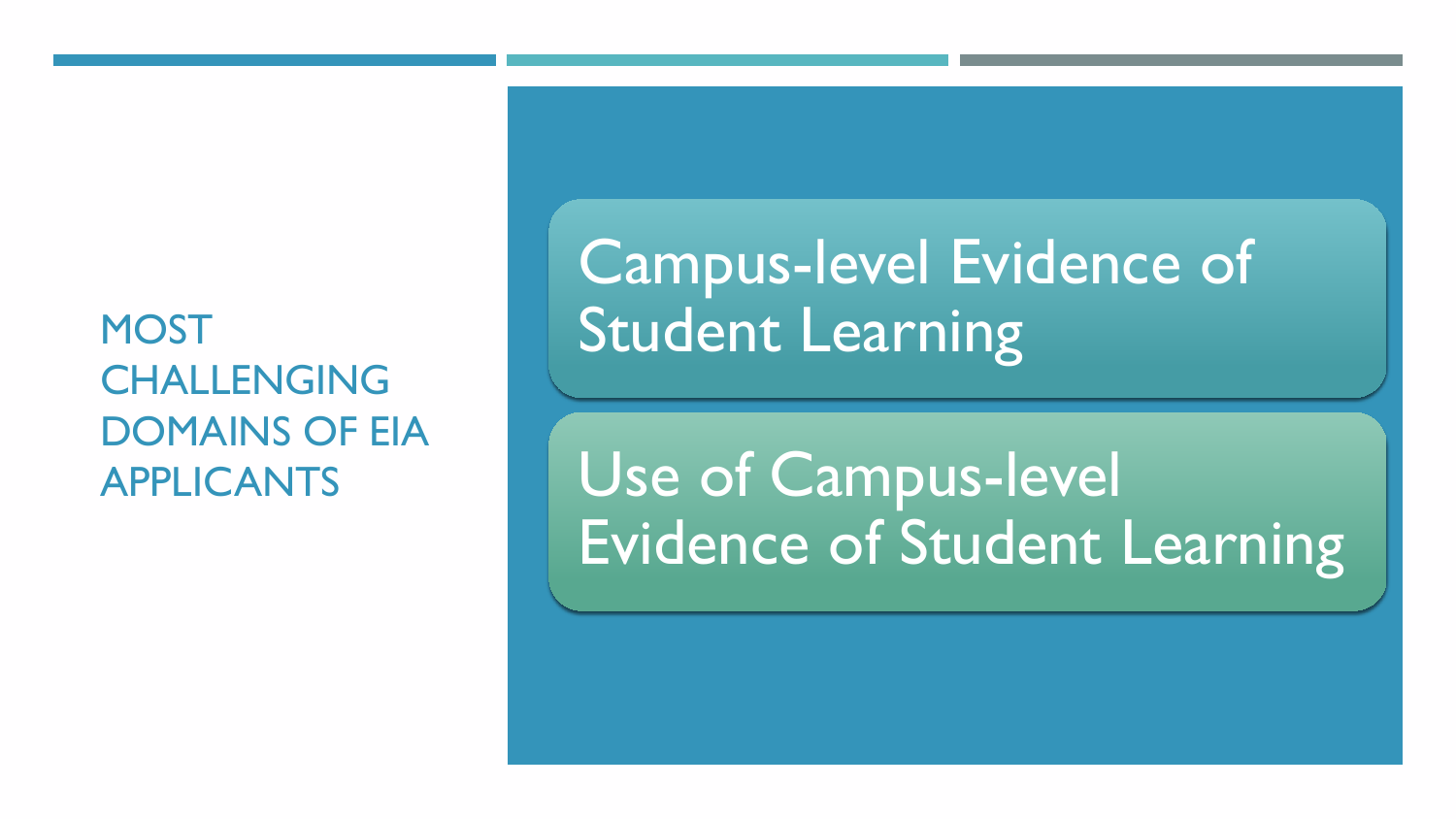#### CAMPUS-LEVEL EVIDENCE OF STUDENT LEARNING



How can institution-level assessment results be shared or distributed at your institution? What are some barriers to sharing these results?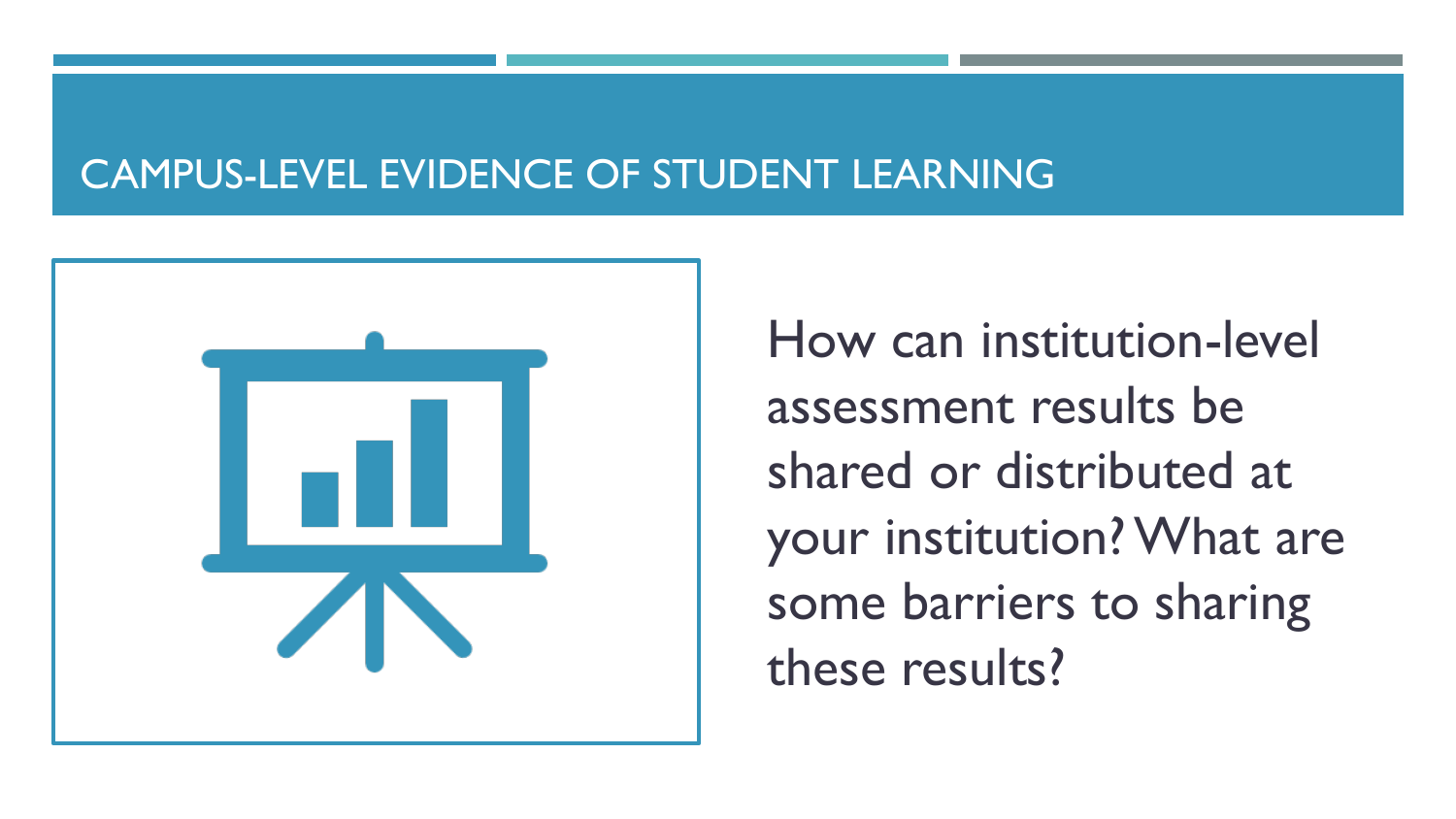#### USE OF CAMPUS-LEVEL EVIDENCE OF STUDENT LEARNING?



In what ways might assessment results lead to changes in policy or practice at your institution?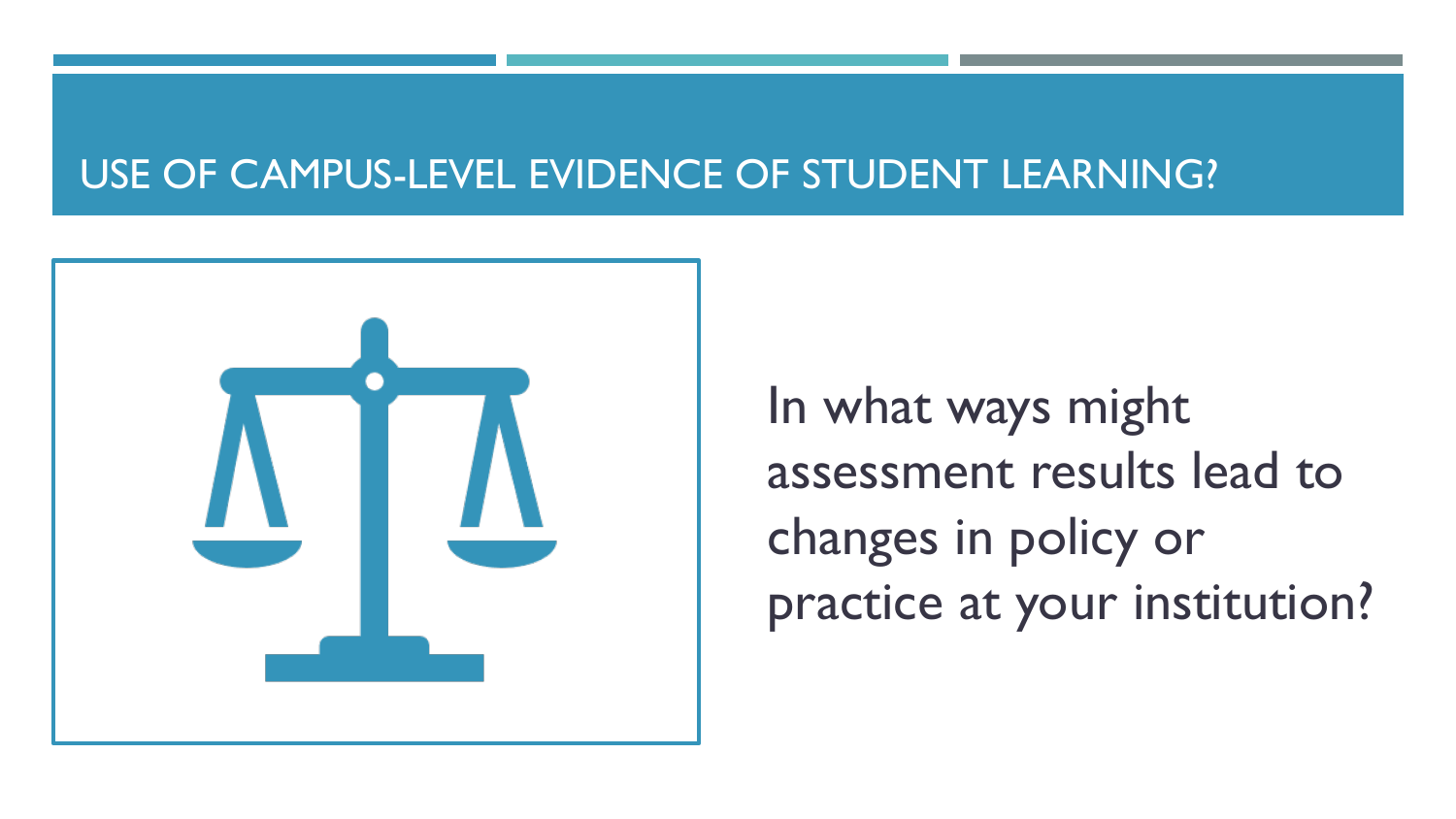### STRATEGIES FOR IMPROVEMENT

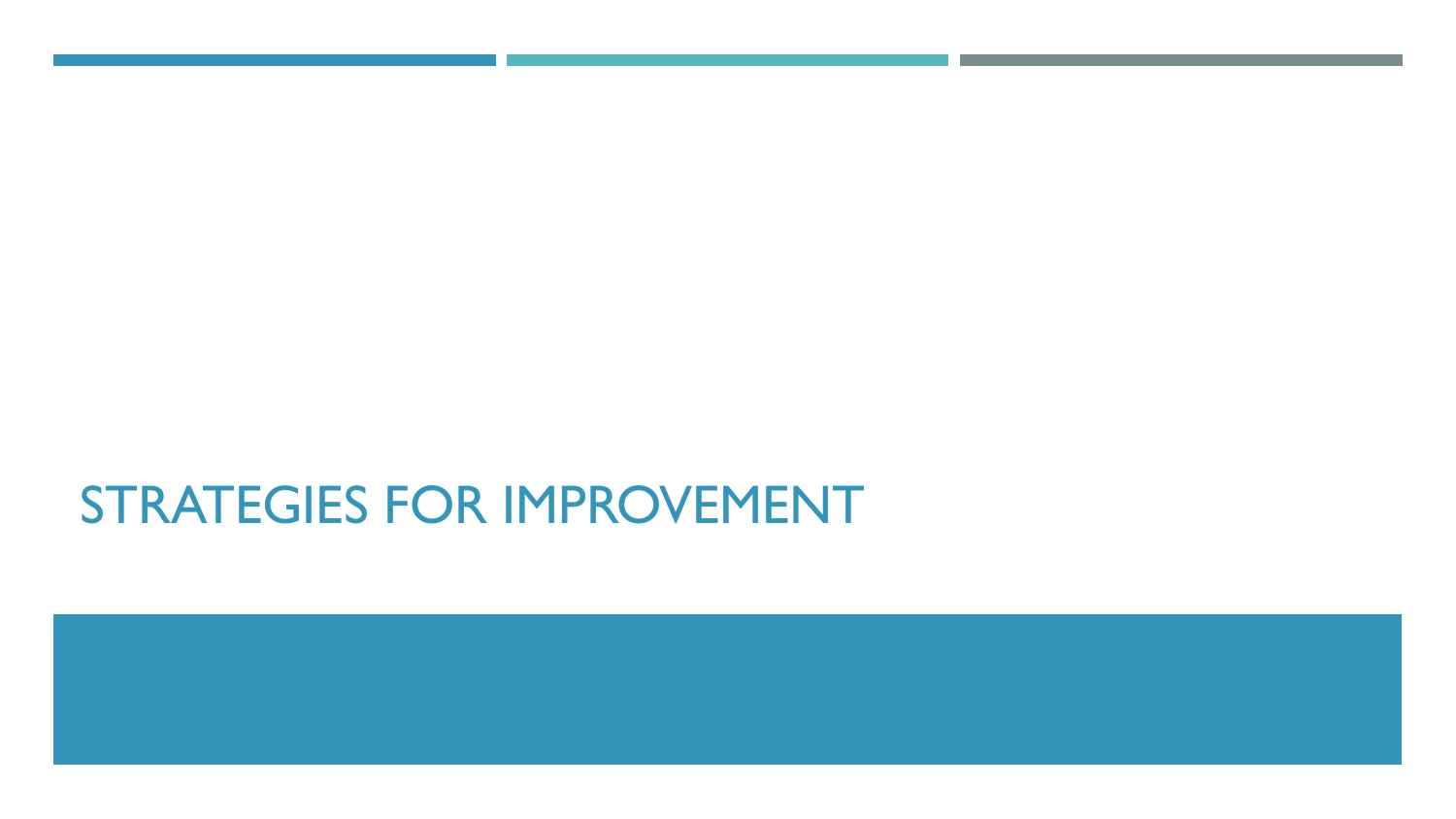### MISSISSIPPI STATE'S STRATEGIES

- **Exidence of university-level student learning** 
	- **Web site to promote results and analysis**
	- Service to disaggregate data for different subpopulations (e.g., colleges, majors, student groups)
	- **Newsworthy items are shared through university social media outlets and other** forms of media
- **Use of university-level student learning** 
	- Shared governance culture and use of university committees
	- Tracked in curricular reforms